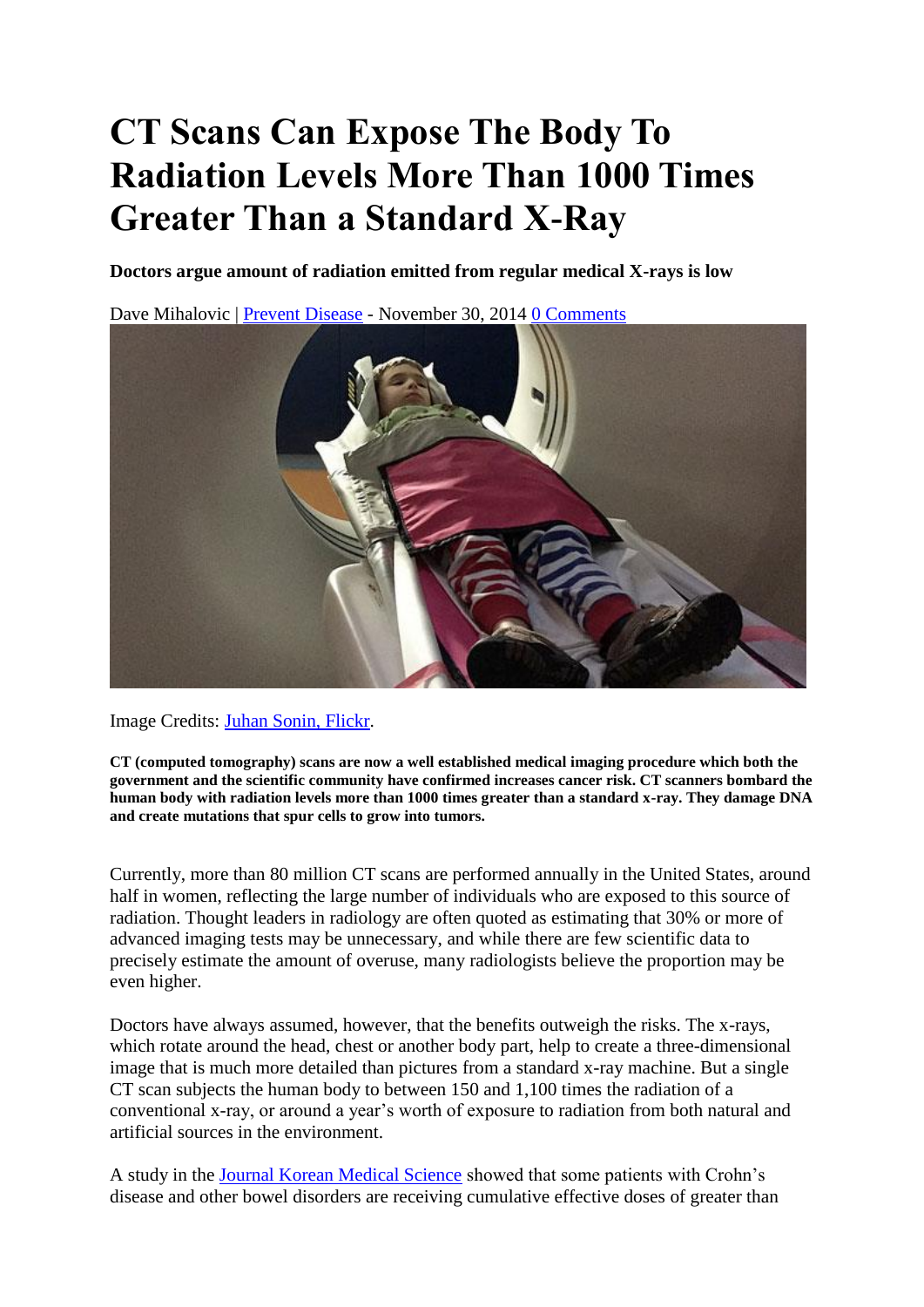75mSv (microsieverts). 1 mSv is the dose produced by exposure to 1 milligray (mG) of radiation. 10mSv is equivalent to 1 rem or 1 rad. If we compare the doses these patients were receiving to that of conventional X-rays of the extremities (.001mSv) there is a profound increase in exposure. This quantity of radiation exposure has been definitively correlated with increased mortality from cancer.

A handful of studies published in the past decade have rekindled concerns of cancer risk. Researchers at the National Cancer Institute estimate that 29,000 future cancer cases could be attributed to the millions of CT scans performed. That increase is linked to a growing percentage of cancers diagnosed nationwide every year. A 2009 study of medical centers in the San Francisco Bay Area also calculated an elevated risk: one extra case of cancer for every 400 to 2,000 routine chest CT exams.

The average yearly environmental exposure to radiation is approximately 3000mSv. One CT scan of the abdomen is equal to 15,000mSv. That's **5 times the yearly dose** of exposure in one sitting.

Radiation doses of more than 5000 mrem/year are considered unsafe, regardless of source. You can use our [radiation dose calculator](http://preventdisease.com/healthtools/articles/radiation.shtml) to measure the amounts you are exposed to yearly.

About 25,000 atomic bomb survivors were exposed to relatively low doses of radiation comparable to between one and three CT scans. The number of cancer cases that developed over the rest of their lives is not, however, large enough to provide the necessary statistical power to reliably predict the cancer risk associated with CT scans in the general population today. Given these difficulties, as well as renewed concerns about radiation levels and the lack of mandatory standards for safe CT exposure (in contrast to such procedures as mammography), a dozen groups of investigators around the world have decided to reevaluate the risk of CT radiation based on more complete evidence.

A growing number of clinicians and medical associations are not waiting for definitive results about health risks and have already begun figuring out how to reduce radiation levels. Two radiologists at Massachusetts General Hospital, for example, think that they can decrease the x-ray dosage of at least one common type of CT scan by 75 percent without significantly reducing image quality. Likewise, a few medical associations are trying to limit superfluous imaging and prevent clinicians from using too much radiation when CT scanning is necessary.

## **Unsafe at Any Dose**

Radiation can cause an increase in the incidence, but not necessarily the severity, of malignant disease (e.g., cancer). For this type of effect, it is the probability of occurrence that increases with dose rather than the severity. For radiation protection purposes it is assumed that [any](http://www.mun.ca/biology/scarr/Dose-Response_Curve.html)  dose above zero can increase [the risk of radiation-induced cancer](http://www.mun.ca/biology/scarr/Dose-Response_Curve.html) (i.e., that there is no threshold). Epidemiologic studies have found that the **estimated lifetime risk** of dying from cancer is greater by about 0.004% per mSv (0.04% per rem) of radiation dose to the whole body (NRC, 1990)."

Doctors argue that the amount of radiation emitted from regular medical X-rays is so low that there is no cancer risk. This flies in the face of data showing that any amount of radiation inflicts free radical damage to DNA that adversely affects our genes. Radiation-induced cancers occur in response to mutations in genes that regulate cellular proliferation.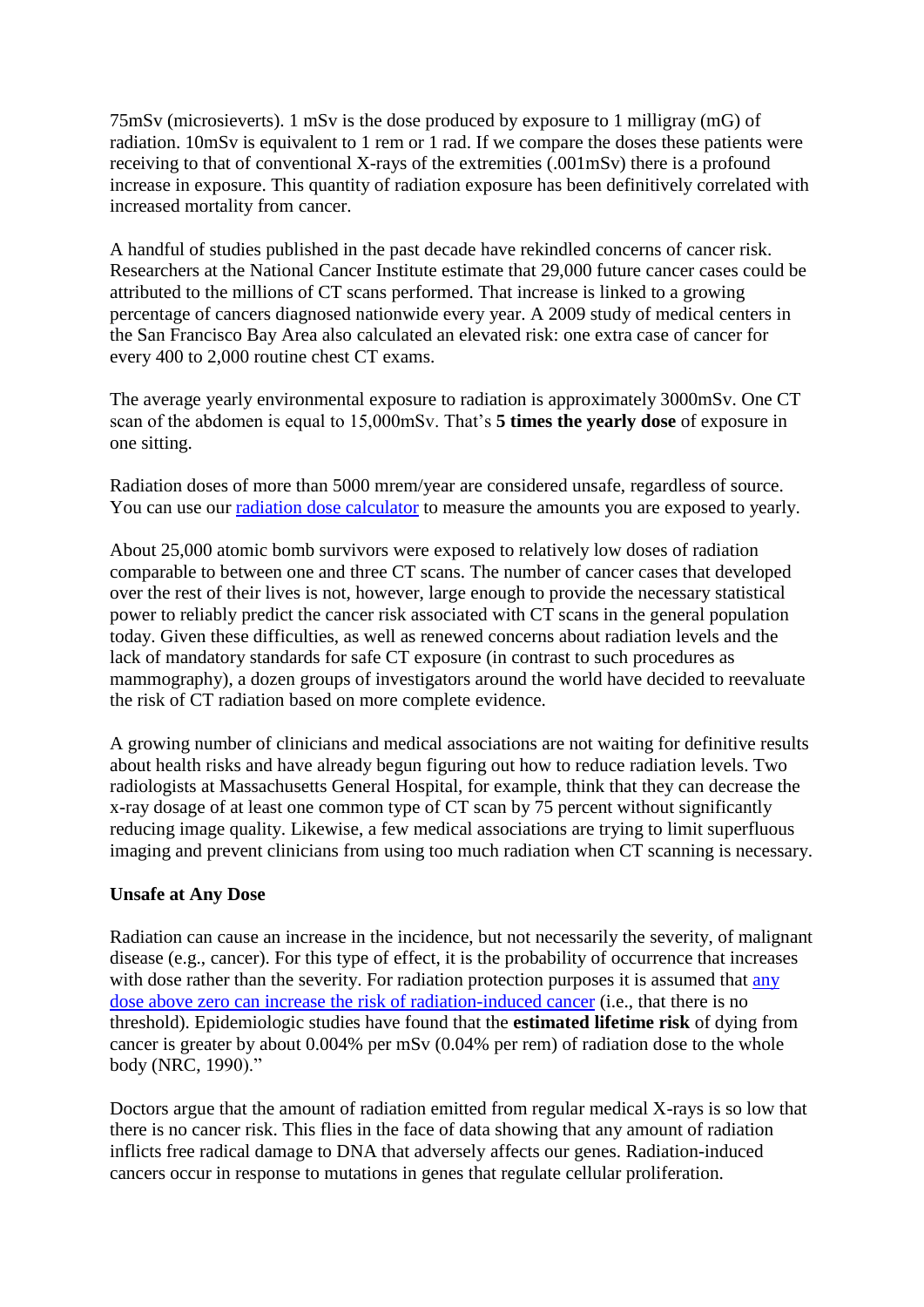Radiation-induced cancers have tripled in the last two decades and diagnostic imaging has been already been admitted as a cause by the U.S. government. According to a study of seven U.S. healthcare systems, the use of computed tomography (CT) scans of the head, abdomen/pelvis, chest or spine, in children younger than age 14 more than doubled from 1996 to 2005, and this associated radiation is projected to potentially increase the risk of radiationinduced cancer in these children in the future, according to a study published Online First by *[JAMA Pediatrics](http://archpedi.jamanetwork.com/journal.aspx)*.

Developing radiation-induced cancer is at higher risk for children. The reason is children are much more sensitive to radiation because of the way their cells divide. Their DNA is much more susceptible to damage. While the risk of an adult developing cancer from a CT scan is about 1 in 2000, for a child the risk goes up to 1 in 500. Compounding the problem, it's not always easy to tell when a CT scan's levels are in the danger zone.

Findings from the Institute of Medicine (IOM) have found that CT (computed tomography) scans are a major cause of the breast cancer they are supposed to detect, and women should avoid all 'just-in-case' and routine screening, a [US government report concluded.](http://preventdisease.com/news/12/061512_US-Government-Admits-CT-Scans-Are-a-Major-Cause-of-Breast-Cancer-They-Are-Supposed-To-Detect.shtml)

"Developing tissues in children are more sensitive to radiation and their longer expected life spans also allows additional time for the emergence of detrimental effects," says co-author, Reza Fazel, M.D., M.Sc., a cardiologist at the Emory School of Medicine.

While doctors state that radiation is safe as long as it is kept at a certain level, it can be argued that even the smallest particle of radiation inflicts DNA damage. For radiation to be safe, all of the DNA damage must be repaired perfectly. Any damage not perfectly repaired creates mutations, any one of which has the potential to lead to further mutations that cause cancer. In fact, the lowest possible dose of radiation is not only unsafe, but also does far more damage than previously thought and is indeed mutagenic.

In June 2005, the National Academy of Sciences released a report stating that even very low doses of radiation can cause cancer. In its report, the National Academy defined low dose as being as low as "near zero."

While the researchers indicated that the cancer risk from any given X-ray is very small, their report stated: **"Risk would continue at a linear fashion at lower doses without a threshold and that the smallest dose has the potential to cause a small increase in risk to humans."**

The National Academy of Sciences stated that there is no radiation threshold below which exposure can be viewed as harmless. This finding means that everyone who has had a medical X-ray is at some increased risk for developing leukemia or a solid cancer. Considering how many X-rays people are exposed to in a lifetime, the risk of developing cancer from the cumulative effects of so many X-rays and CT scans is a serious concern.

John W. Gofman, MD, PhD, was Professor Emeritus of Molecular and Cell Biology at the University of California, Berkeley and one of the world's most distinguished medical and nuclear scientists. His research showed that [no amount of radiation–no matter how small–is](http://www.ratical.com/radiation/CNR/synapseP.html)  [safe.](http://www.ratical.com/radiation/CNR/synapseP.html)

[Dr. Gofman's data analysis](http://www.ratical.org/radiation/CNR/RMP/index.html) conflicts with other reports from the standpoint that he believed far more cancers are caused by medical radiation. Further, he came to the conclusion that